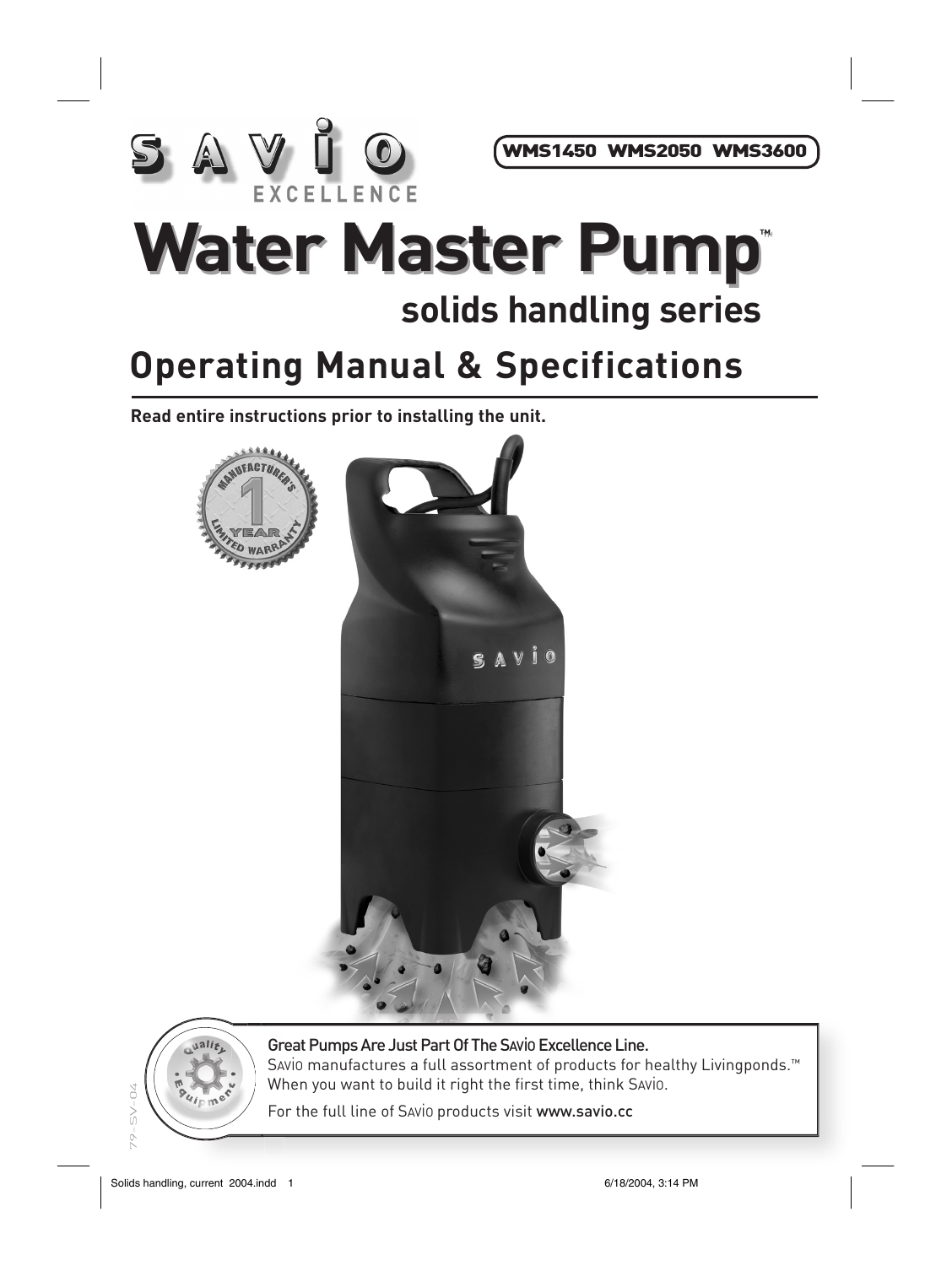### Before you start

SAViO Water Master Pumps™ are designed for use in ponds and water features. They are also useful for applications such as swimming pools, water storage basins, flooded basements, boats or cellars.

These pumps are not designed for waste water treatment purposes, flammable, corrosive, gaseous, explosive liquids (i.e. gasoline, fuel, dilutents), greases, oils or food waste - this will void the warranty. SAViO Water Master Solids Handling Pumps™ can be employed for dirty water containing suspended solid particles with a maximum diameter up to 1 1/4". The temperature of the liquid should not exceed 95° F (35° C).

To prevent personal injury resulting from electrical shock, check the pump for possible damage prior to installation.

# **IMPORTANT Safety Instructions**

Locate a GFCI (ground fault circuit interrupter) protected power source nearby. Typically a 4 outlet, 15 amp, 110v, grounded, single phase service is sufficient. Refer to your electrical equipment specifications or consult a qualified electrician to determine power demands for your system.



#### WARNING - **ELECTRICAL SHOCK HAZARD**

 This device contains electrical components that can pose significant risk of electrical shock. To guard against injury, observe basic safety precautions. Please read the following:

#### **Precautions**

- $\checkmark$  ALWAYS unplug the power cord to the pump before handling. In case power cable is damaged, replacement must be performed by the manufacturer or by an authorized service center.
- $\checkmark$  To reduce the risk of electrocution, this device must be protected by a ground fault circuit interrupt switch (GFCI). If you do not have this switch contact a licensed electrician before installation.
- ü Before connecting the pump to a power source, **verify that the power source is the same voltage and frequency listed on the pump.**
- $\checkmark$  Never move or handle device by pulling on the power cord.
- $\checkmark$  Always disconnect the pump from power before any service work.
- $\checkmark$  Do not remove pump housing while the pump is in use.
- $\checkmark$  Product installation should comply with state and local electrical codes.
- $\checkmark$  Connect the pump to a separate isolated 15 amp circuit breaker or 15 amp fuse block. Using this product in a low voltage situation can damage the pump motor and other electrical components.
- $\checkmark$  Cutting off the ground pin on the power cord voids the pump warranty and could damage the pump.

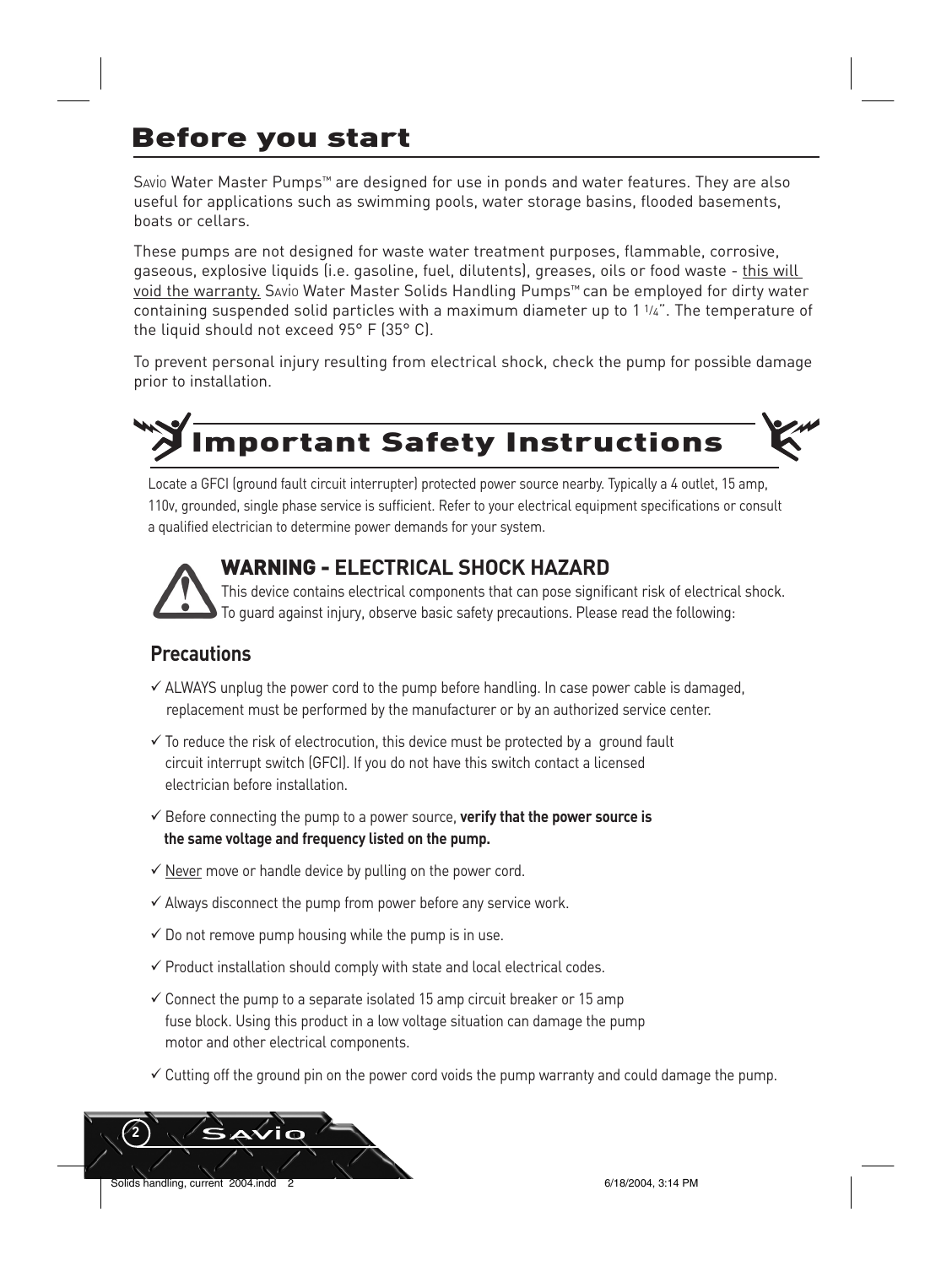### Pump Installation

- 1) Install the pump in an upright position (handle upward).
- 2) With a 1  $\frac{1}{4}$ " MIPT adapter and teflon tape, attach the PVC pipe (not included) to pump discharge outlet.
- 3) Place the discharge end of the PVC above water level to prevent accidental siphon draining of the pond when the pump is off.
- 4) Locate the power source away from water. Plug the pump into a ground fault circuit interrupt (GFCI) to prevent electric shock. Do not attempt to install or remove the pump with the power cord plugged in.
- 5) Keep the pump underwater when operating. Failure to operate the pump in water causes overheating and will shorten its service life.
- 6) Place the pump so the intake is kept free from blockage by mud or fibrous materials. Set the pump on a block elevated off the pond bottom. This prevents the pump from pulling in debris that has settled on pond bottom. Do not place on gravel.
- 7) To facilitate pump priming, force trapped air out of the pump housing by submerging it with the discharge outlet facing upward.
- 8) To start the pump, simply plug it in.

#### Maintenance

**Before performing any pump maintenance unplug the power cord from the electrical socket to ensure that it cannot restart on its own.**

Remove the pump housing from the pump body and clean it periodically or when a decrease in flow is noted.

- 1) Remove only the screws holding the lower pump housing to pump body.
- 2) Remove the pump housing from the pump body and carefully clean any debris off the impeller and pump housing.
- 3) Replace the pump housing, taking care to replace the o-ring in the o-groove on the pump body. If used to pump very dirty water (e.g. a flooded basement) the pump must be rinsed with fresh water and cleaned afterward.

#### **Overload protection**

The pump is equipped with an thermal overload protector. If the motor overheats, the thermal protector automatically stops the pump. The cooling time is around 15-20 minutes. During this time search for the cause (low water level, blockage, impeller jammed) and eliminate it.

#### Winterizing

At the end of the season remove the pump from the pond and clean it as outlined above. Under no circumstances should the pump be left in frozen water.